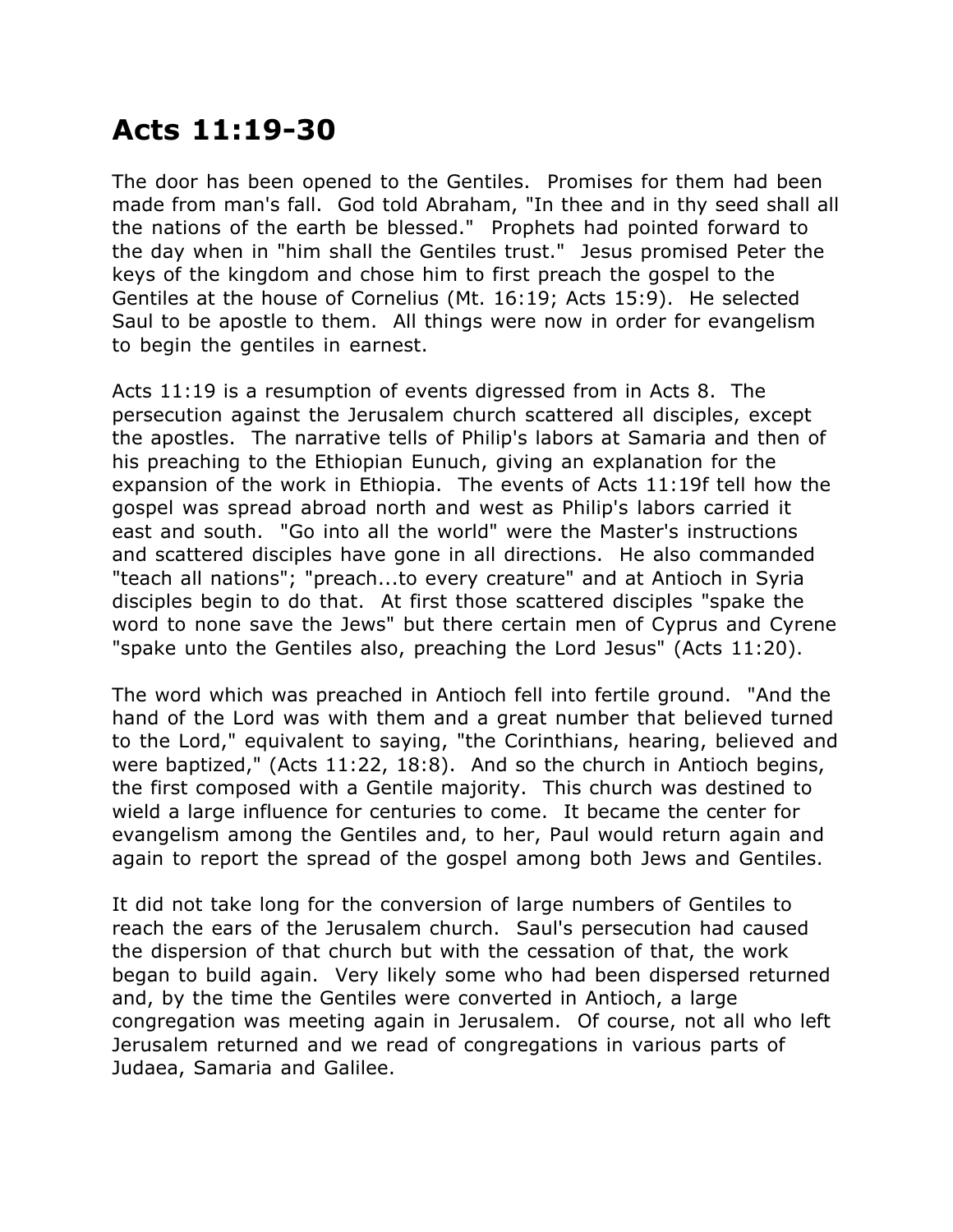News of the congregation in Antioch was of special interest to the Jerusalem church and so one was chosen to go and investigate and establish the disciples there. That one was Barnabas (Acts 11:22). The conversion of Cornelius had silenced momentarily the objection of Jewish Christians to preaching to the Gentiles (Acts 11:17f). The problems which Judazing teachers would raise would come later. Barnabas evidences no problems with accepting the uncircumcised, yet baptized, Gentiles in Antioch. To the contrary, "when he was come and had seen the grace of the Lord, was glad; and he exhorted them all that with purpose of heart they would cleave unto the Lord" (Acts 11:23).

Through Barnabas's labors at Antioch, many people were added to the Lord and either through his own perception or revelation from the Lord, he went forth to seek for Saul (Acts 11:25ff). Barnabas was aware of the circumstances of Saul's conversion and of God's purpose for him. At this point, Saul's work is little noticed by the historian. We know he had preached in Damascus and Jerusalem. He had been preaching in Tarsus for some time. Barnabas was aware that he might be there so he went seeking for him and found him, bringing him to Antioch where for a whole year the two of them taught much people. Here for the first time disciples are called "Christians." Three times this word appears in the scriptures, although some "translations" use it very often, reflecting upon their veracity as accurate translators. The other two instances where the word is found is Acts 26:28, 1 Peter 4:16.

There is dispute among scholars as to the origin of the word "Christian." Some are certain that the name was given in derision to disciples who accepted the name lest they seem to disclaim their confession of faith in Christ. On the other hand, some equally are certain that the name came as the fulfillment of prophecy. Isaiah had written, "and the nations shall see thy righteousness, and all kings thy glory, and thou shalt be called by a new name which the mouth of Jehovah shall name" (Isa. 62:2). Whether Acts 11:26 is the fulfillment of Isaiah 62:2 may be disputed by some, but there are certain facts which cannot be disputed. The nations HAD SEEN the righteousness of God, kings HAD SEEN the glory of Zion, whether they agreed with its glory of not. The name "Christian" WAS a new name, never before named on disciples (although one of the great many blunders of Mormonism have people in America called "Christians" centuries before Jesus was born in Bethlehem!). Was the name give in derision?

God changed Abram's name to Abraham; Jacob's name to Israel. It was